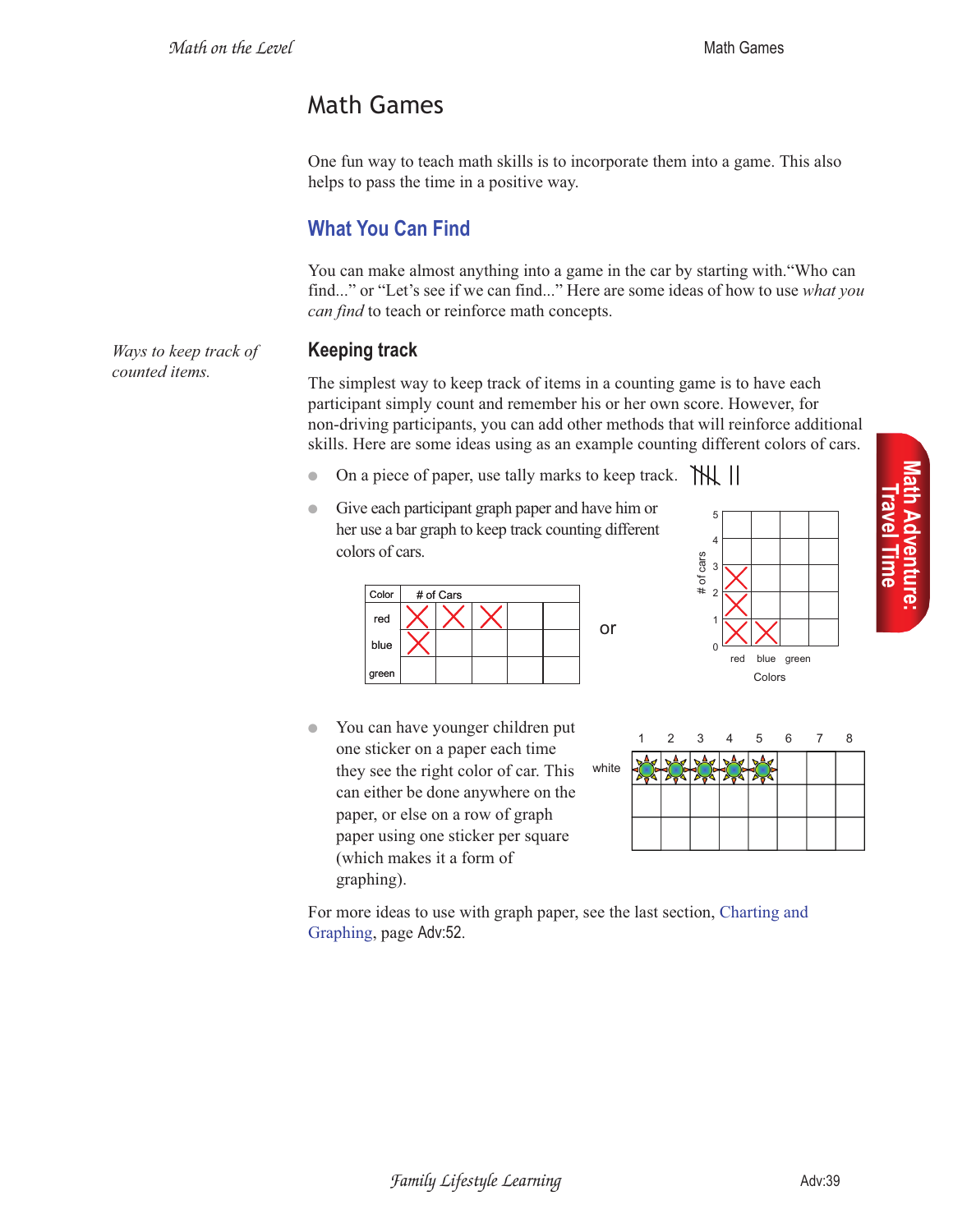*Make up creative rules for counting games.*

#### **Creative Rules**

In this variation of the *What can you find?* game, first decide on an object to count, such as barns. Then let everyone make up a new rule involving some math operation. For example:

- Let *red* barns count two points.
- If it starts to rain, then everyone with an even score has to cut it in half.
- A barn with no roof or a broken roof doubles your score.
- If you go over a bridge, then everybody loses 3 barns.

The game rules can involve any math operation.

You should play for a certain time period or for a certain distance, and then stop the game, choose a new object to count, and make new rules. Of course, parents should have veto power on the rules.

## **Guess and Check**

This game involves making predictions and then checking them. Here are some ideas to use with *Guess and Check*:

- If your car has a thermometer, have each person guess the outside temperature. If it displays in metric and standard units, look at the temperature in ºF and guess what it will be in ºC.
- Estimate short distances to the nearest tenth of a mile, and check with the odometer or tripometer. You can estimate the length of a city block, the distance between stop signs, telephone poles, gates, or billboards, etc.
- Estimate long distances to the nearest mile. For example, estimate the distance to the next gas station, bridge, town, or windmill. For these, either use the tripometer, or have at least one child write down the initial odometer reading and the final odometer reading and subtract the two to get the actual mileage.
- Estimate how much time it will take to get to certain locations. This can either be how many hours/minutes/seconds will pass, or the time it will be when the location is reached.

# **Popularity Percentages**

This is a car-counting game. Everyone playing needs to count a different color of car for a specific time or distance. At the end of the set time or distance, add the total number of cars counted and calculate the percentage of each color. (For older children who find cars of blended colors like blue-green, you can give the blue and the green car counters each a "half car.")

number of red cars counted  $\frac{\text{number of red cars counted}}{\text{total number of cars counted}} \times 100\% = \% \text{ red cars}$ 

*Estimate times or distances and check your estimation to see how close it was.*

*Calculate the percentage of different colors of cars observed on the road.*